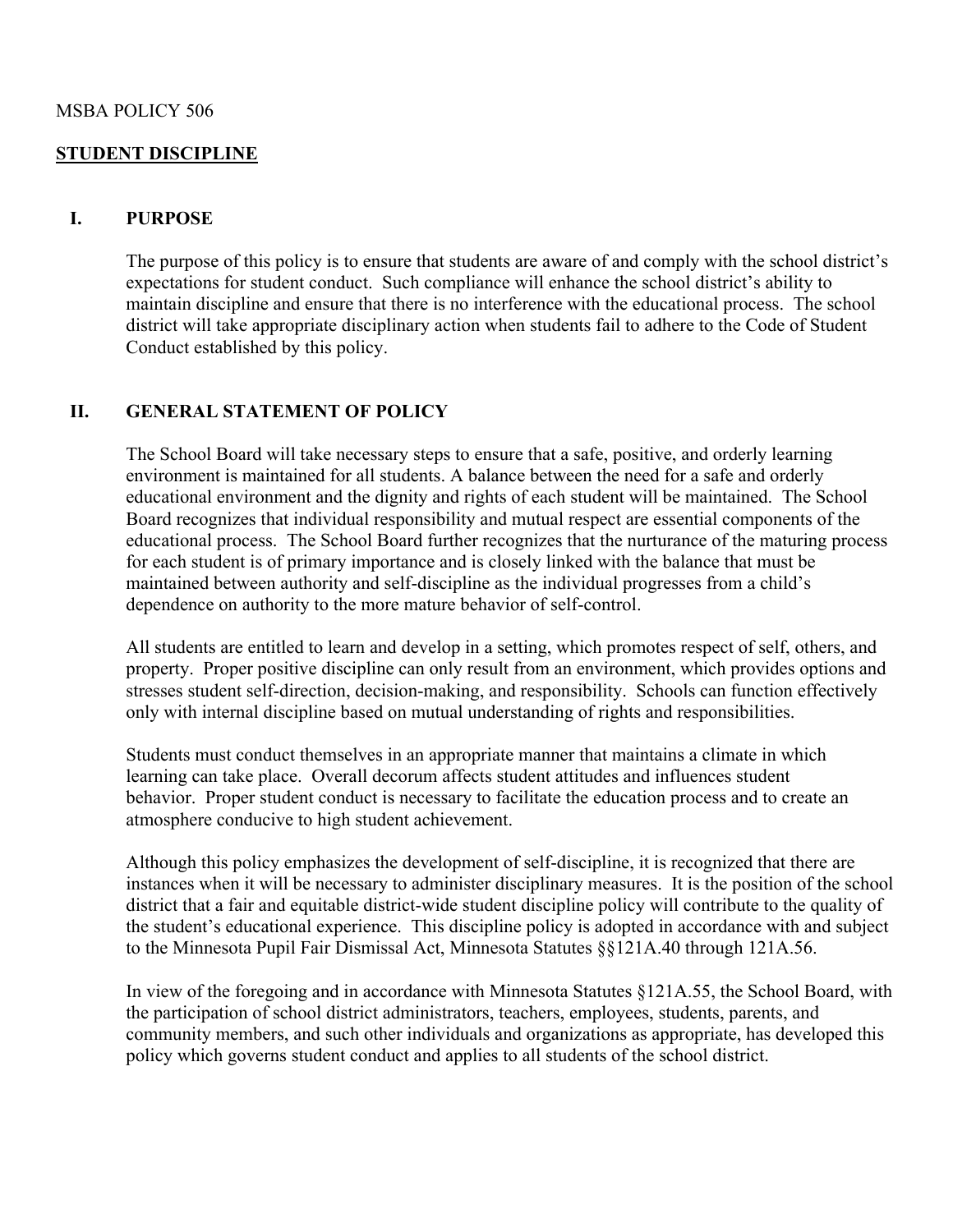# **III. AREAS OF RESPONSIBILITY**

## A. The School Board

The School Board holds all school personnel responsible for the maintenance of order within the school district and supports all personnel acting within the framework of this discipline policy.

## B. Superintendent

The superintendent shall establish guidelines and directives to carry out this policy, hold all school personnel, students, and parents responsible for conforming to this policy, and support all school personnel performing their duties within the framework of this policy. The superintendent shall also establish guidelines and directives for using the services of appropriate agencies for assisting students and parents. Any guidelines or directives established to implement this policy shall be submitted to the School Board for approval and shall be attached as an addendum to this policy.

## C. Principal

The school principal is given the responsibility and authority to formulate building rules and regulations necessary to enforce this policy, subject to final School Board approval. The principal shall give direction and support to all school personnel performing their duties within the framework of this policy. The principal shall consult with parents of students conducting themselves in a manner contrary to the policy. The principal shall also involve other professional employees in the disposition of behavior referrals and shall make use of those agencies appropriate for assisting students and parents. A principal, in exercising his or her lawful authority, may use reasonable force when it is necessary under the circumstances to correct or restrain a student or prevent bodily harm or death to another.

## D. Teachers

All teachers shall be responsible for providing a well planned teaching and learning environment and shall have primary responsibility for student conduct, with appropriate assistance from the administration. All teachers shall enforce the Code of Student Conduct. In exercising the teacher's lawful authority, a teacher may use reasonable force when it is necessary under the circumstances to correct or restrain a student or prevent bodily harm or death to another.

## E. Other School District Personnel

All school district personnel shall be responsible for contributing to the atmosphere of mutual respect within the school. Their responsibilities relating to student behavior shall be as authorized and directed by the superintendent. A school employee, district employee*,* or other agent of the school district, in exercising his or her lawful authority, may use reasonable force when it is necessary under the circumstances to correct or restrain a student or prevent bodily harm or death to another.

## F. Parents or Legal Guardians

Parents and guardians shall be held responsible for the behavior of their children as determined by law and community practice. They are expected to cooperate with school authorities and to participate regarding the behavior of their children.

## G. Students

All students shall be held individually responsible for their behavior and for knowing and obeying the Code of Student Conduct and this policy.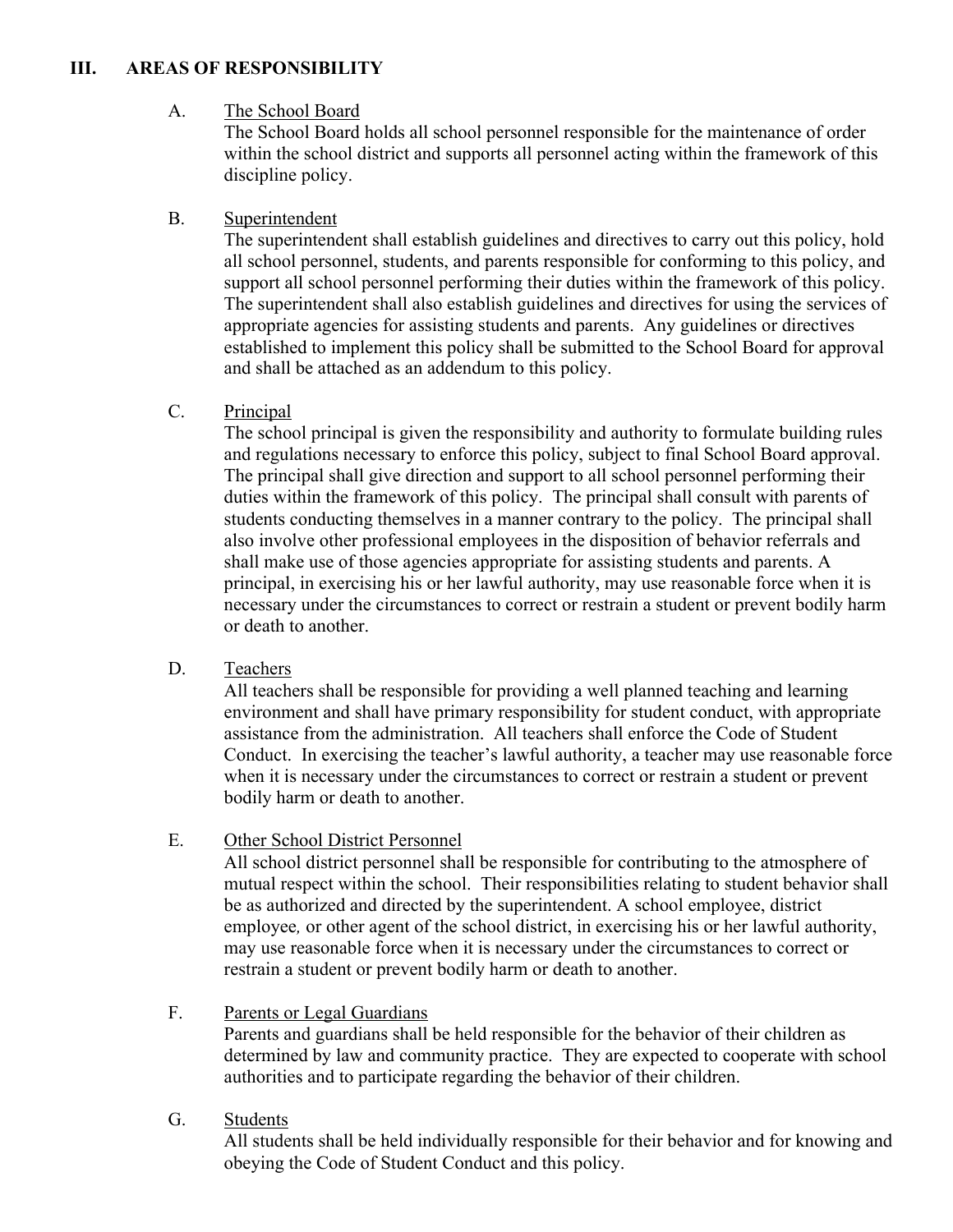#### H. Community Members

Members of the community are expected to contribute to the establishment of an atmosphere in which rights and duties are effectively acknowledged and fulfilled.

## **IV. STUDENT RIGHTS**

All students have the right to an education and the right to learn.

## **V. STUDENT RESPONSIBILITIES**

All students have the responsibility:

- A. for their behavior and for knowing and obeying all school rules, regulations, policies, and procedures;
- B. to attend school daily, except when excused, and to be on time to all classes and other school functions;
- C. to pursue and attempt to complete the courses of study prescribed by the state and local school authorities;
- D. to make necessary arrangements for making up work when absent from school;
- E. to assist the school staff in maintaining a safe school for all students;
- F. to be aware of all school rules, regulations, policies, and procedures, including those in this policy, and to conduct themselves in accord with them;
- G. to assume that until a rule or policy is waived, altered, or repealed, it is in full force and effect;
- H. to be aware of and comply with federal, state, and local laws;
- I. to volunteer information in disciplinary cases should they have any knowledge relating to such cases and to cooperate with school staff as appropriate;
- J. to respect and maintain the school's property and the property of others;
- K. to dress and groom in a manner which meets standards of safety and health and common standards of decency and which is consistent with applicable school district policy;
- L. to avoid inaccuracies in student newspapers or publications and refrain from indecent or obscene language;
- M. to conduct themselves in an appropriate physical or verbal manner; and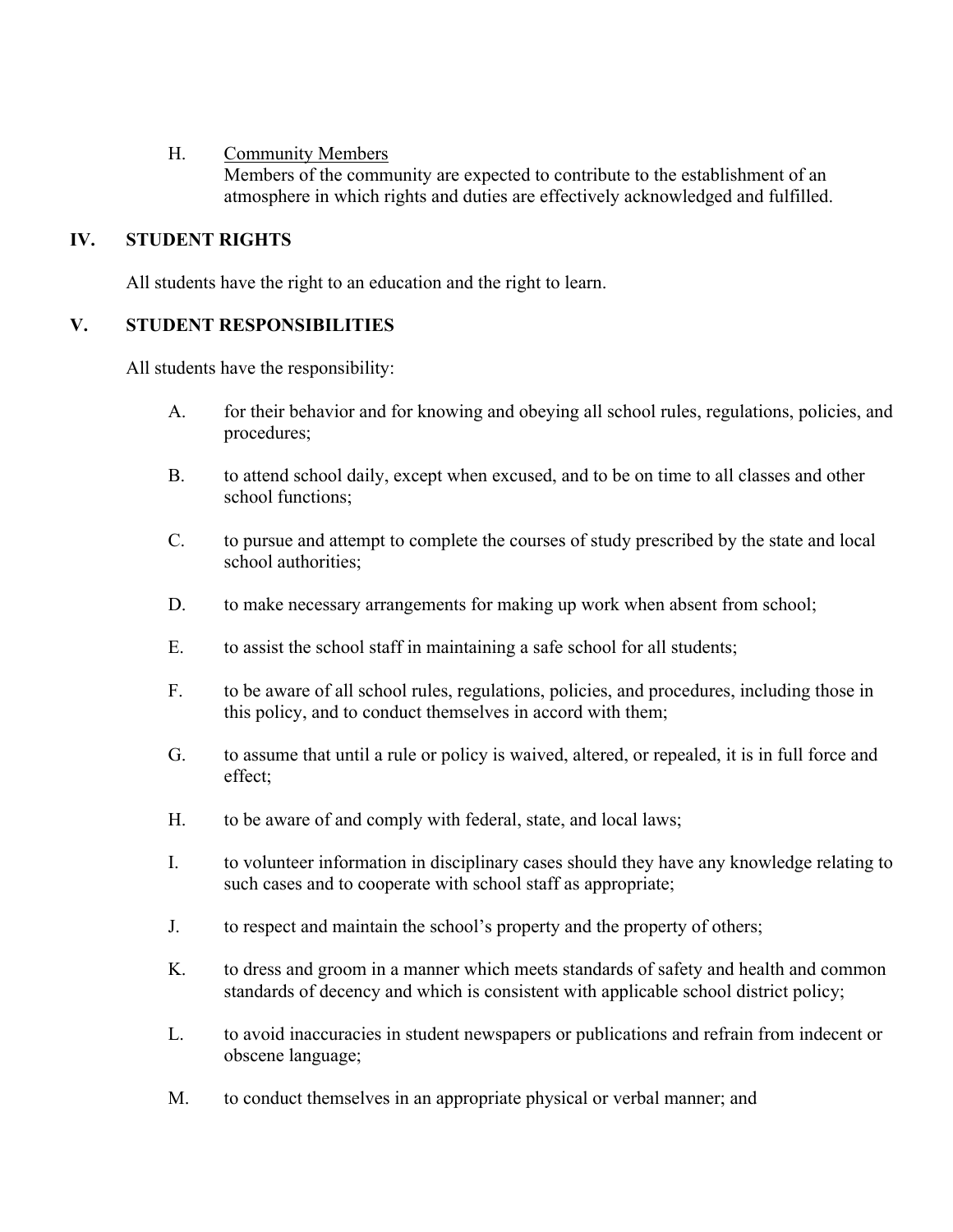N. to recognize and respect the rights of others regardless of their race, color, creed, religion, national origin, sex, age, marital status, familial status, with regard to public assistance, sexual orientation, or disability.

# **VI. CODE OF STUDENT CONDUCT**

- A. The following are examples of unacceptable behavior subject to disciplinary action by the school district. These examples are not intended to be an exclusive list*.*  Any student who engages in any of these activities shall be disciplined in accordance with this policy. This policy applies to all school buildings, school grounds, and school property, school-sponsored activities or trips, school bus stops, school buses, school vehicles, school-contracted vehicles, or any other vehicles approved for school district purposes, the area of entrance or departure from school premises or events, and all school-related functions. This policy also applies to any student whose conduct at any time or in any place interferes with or obstructs the mission or operations of the school district or the safety or welfare of the student, other students, or employees.
	- 1. Violations against property including, but not limited to, damage to or destruction of school property or the property of others, failure to compensate for damage or destruction of such property, arson, breaking and entering, theft, robbery, possession of stolen property, extortion, trespassing, unauthorized usage, or vandalism;
	- 2. The use of profanity or obscene language, or the possession of obscene materials;
	- 3. Gambling, including but not limited to, playing a game of chance for stakes;
	- 4. Violation of the school district's Hazing Prohibition guidelines and/or policies*;*
	- 5. Attendance problems including, but not limited to, truancy, absenteeism, tardiness, skipping classes, or leaving school grounds without permission;
	- 6. Violation of the school district's Student Attendance Policy*;*
	- 7. Opposition to authority by using physical force or violence;
	- 8. Using, possessing, or distributing tobacco or tobacco paraphernalia;
	- 9. Using, possessing, distributing, intending to distribute, making a request to another person for (solicitation)*,* or being under the influence of alcohol or other intoxicating substances or look-alike substances;
	- 10. Using, possessing, distributing, intending to distribute, making a request to another person for (solicitation)*,* or being under the influence of narcotics, drugs, or other controlled substances, or look alike substances*,* except as prescribed by a physician; including one student sharing prescription medication with another student.
	- 11. Using, possessing, or distributing items or articles that are illegal or harmful to persons or property including, but not limited to, drug paraphernalia;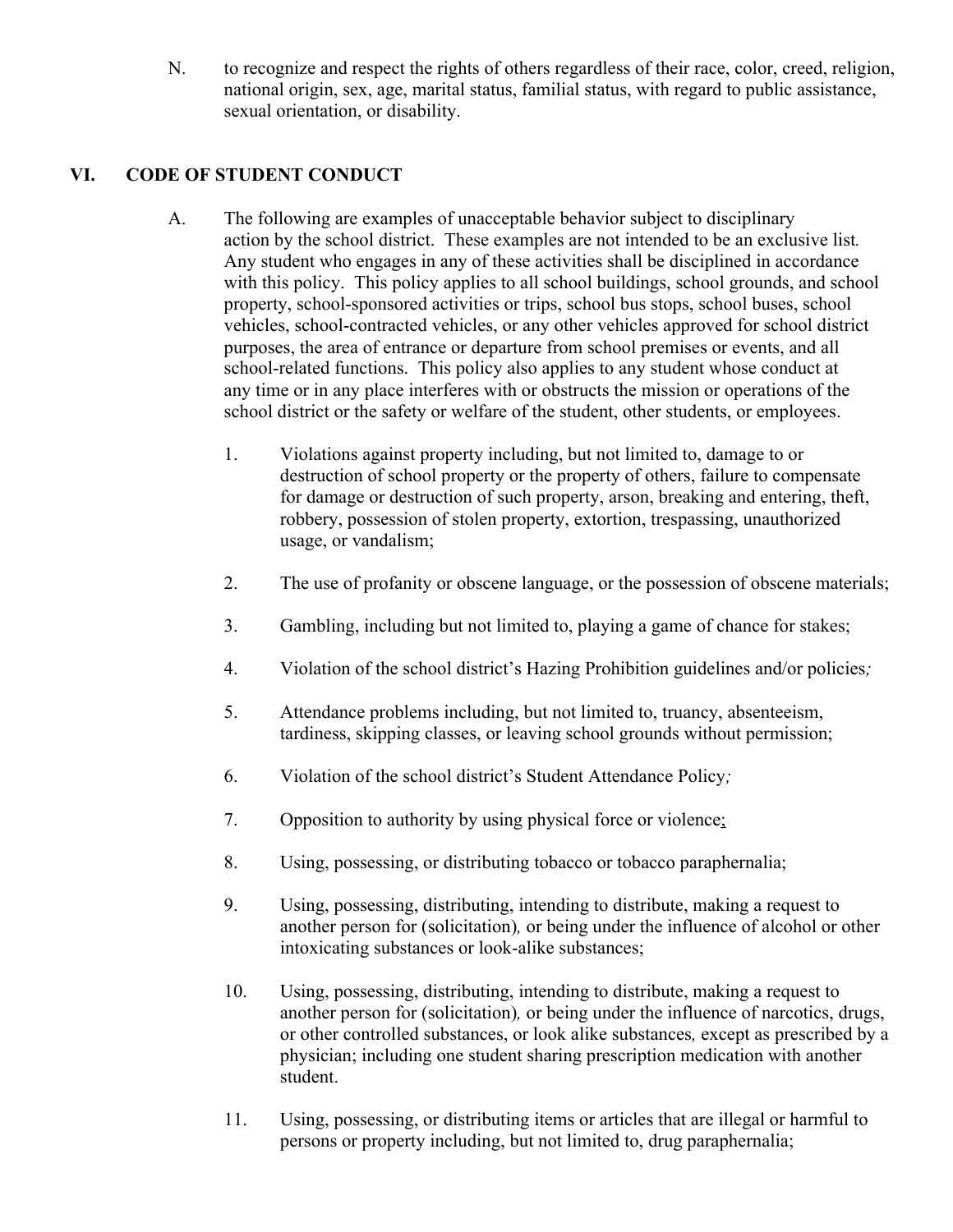- 12. Using, possessing, or distributing weapons or look alike weapons or other dangerous objects;
- 13. Violation of the school district Weapons Policy;
- 14. Violation of the school district's Violence Prevention guidelines and/or policies*;*
- 15. Possession of ammunition including, but not limited to, bullets or other projectiles designed to be used in or as a weapon;
- 16. Possession, use, or distribution of explosives or any compound or mixture, the primary or common purpose or intended use of which is to function by explosion;
- 17. Possession, use, or distribution of fireworks or any substance or combination of substances or article prepared for the purpose of producing a visible or an audible effect by combustion, explosion, deflagration, or detonation;
- 18*.* Using an ignition device, including butane or disposable lighter or matches, inside an educational building and under circumstances where there is a risk of fire, except where the device is used in a manner authorized by the school;
- 19. Violation of any local, state, or federal law as appropriate;
- 20. Acts disruptive of the educational process, including but not limited to, disobedience, disruptive or disrespectful behavior, defiance of authority, cheating, insolence, insubordination, failure to identify oneself, improper activation of fire alarms, or bomb threats;
- 21*.* Violation of the school district's Internet Acceptable Use and Safety Policy*;*
- 22. Possession of nuisance devices or objects, which cause distractions and may facilitate cheating including but not limited to, pagers, radios, and phones, including any technology not previously authorized by the school;
- 23. Violation of school bus or transportation rules or the school district's Student Transportation guidelines and/or policy;
- 24. Violation of parking or school traffic rules and regulations, including but not limited to, driving on school property in such a manner as to endanger persons or property;
- 25. Violation of directives or guidelines relating to lockers or improperly gaining access to a school locker;
- 26. Violation of the school district's Search of Student Lockers, Desks, Personal Possessions, and Student Person guidelines and/or policy;
- 27. Violation of the school district's Student Use and Parking of Motor Vehicles; Patrols, Inspections, and Searches guidelines and/or policy;
- 28. Possession or distribution of slanderous, libelous, or pornographic materials;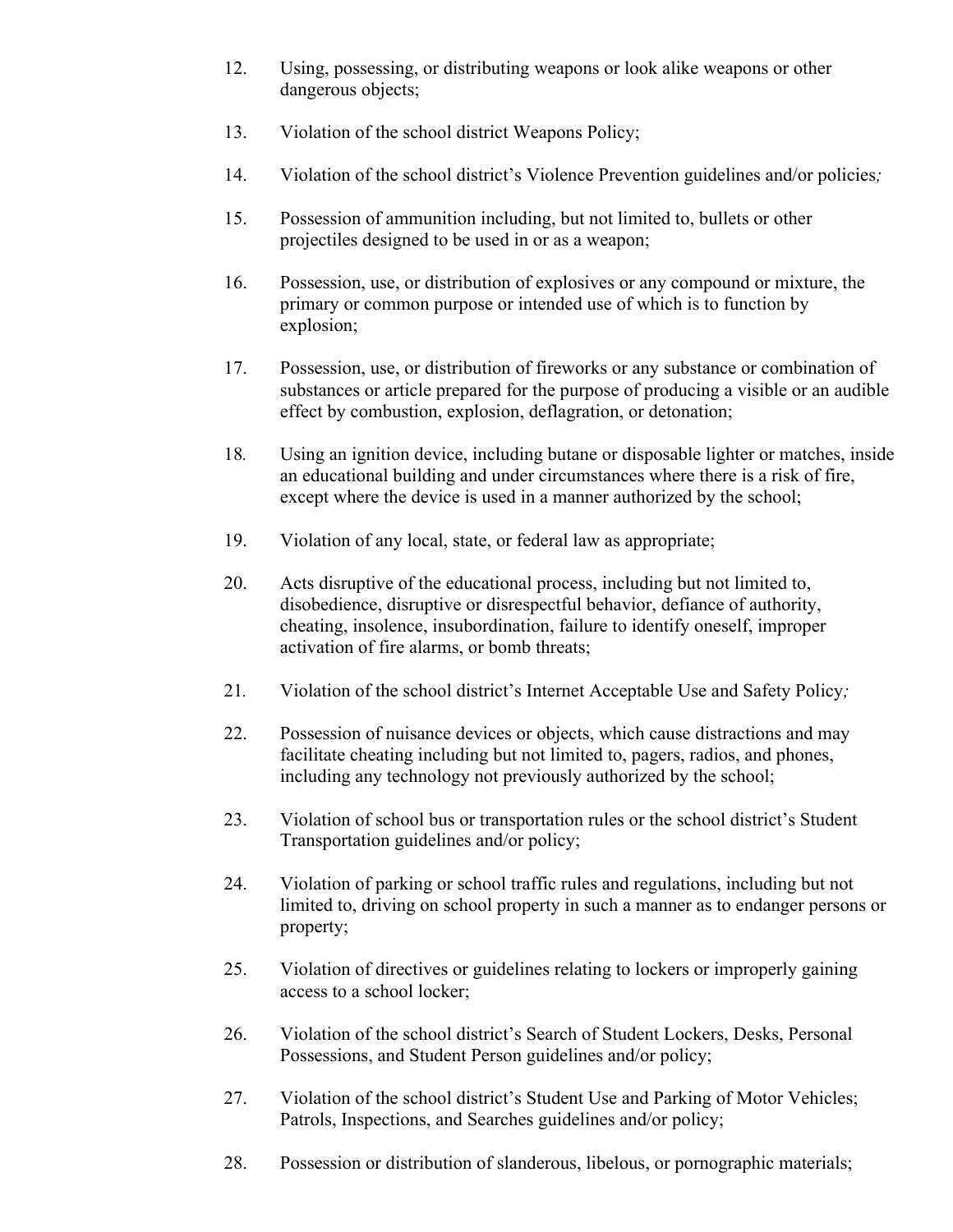- 29. Violation of the school district's Bullying Prohibition Policy*;*
- 30. Student attire or personal grooming which creates a danger to health or safety or creates a disruption to the educational process, including clothing which bears a message which is lewd, vulgar, or obscene, apparel promoting products or activities that are illegal for use by minors, or clothing containing objectionable emblems, signs, words, objects, or pictures communicating a message that is racist, sexist, or otherwise derogatory to a protected minority group or which connotes gang membership;
- 31. Criminal activity;
- 32. Falsification of any records, documents, notes, or signatures;
- 33. Tampering with, changing, or altering records or documents of the school district by any method including, but not limited to, computer access or other electronic means;
- 34. Scholastic dishonesty which includes, but is not limited to, cheating on a school assignment or test, plagiarism, or collusion; including the use of any technology not previously authorized by the school to accomplish this end*;*
- 35. Impertinent or disrespectful language toward teachers or other school district personnel;
- 36. Violation of the school district's Harassment and Violence Policy*;*
- 37. Actions, including fighting or any other assaultive behavior, which causes or could cause injury to the student or other persons or which otherwise endangers the health, safety, or welfare of teachers, students, other school district personnel, or other persons;
- 38. Committing an act, which inflicts great bodily harm upon another person, even though accidental or a result of poor judgment;
- 39. Violations against persons including, but not limited to, assault or threatened assault, fighting, harassment, interference or obstruction, attack with a weapon, or look alike weapon*;* sexual assault, illegal or inappropriate sexual conduct, or indecent exposure;
- 40. Verbal assaults, or verbally abusive behavior including, but not limited to, use of language that is discriminatory, abusive, obscene, threatening, intimidating, or that degrades other people;
- 41. Physical or verbal threats including, but not limited to, the staging or reporting of dangerous or hazardous situations that do not exist;
- 42. Inappropriate, abusive, threatening, or demeaning actions based on race, color, creed, religion, sex, marital status, status with regard to public assistance, disability, national origin, or sexual orientation;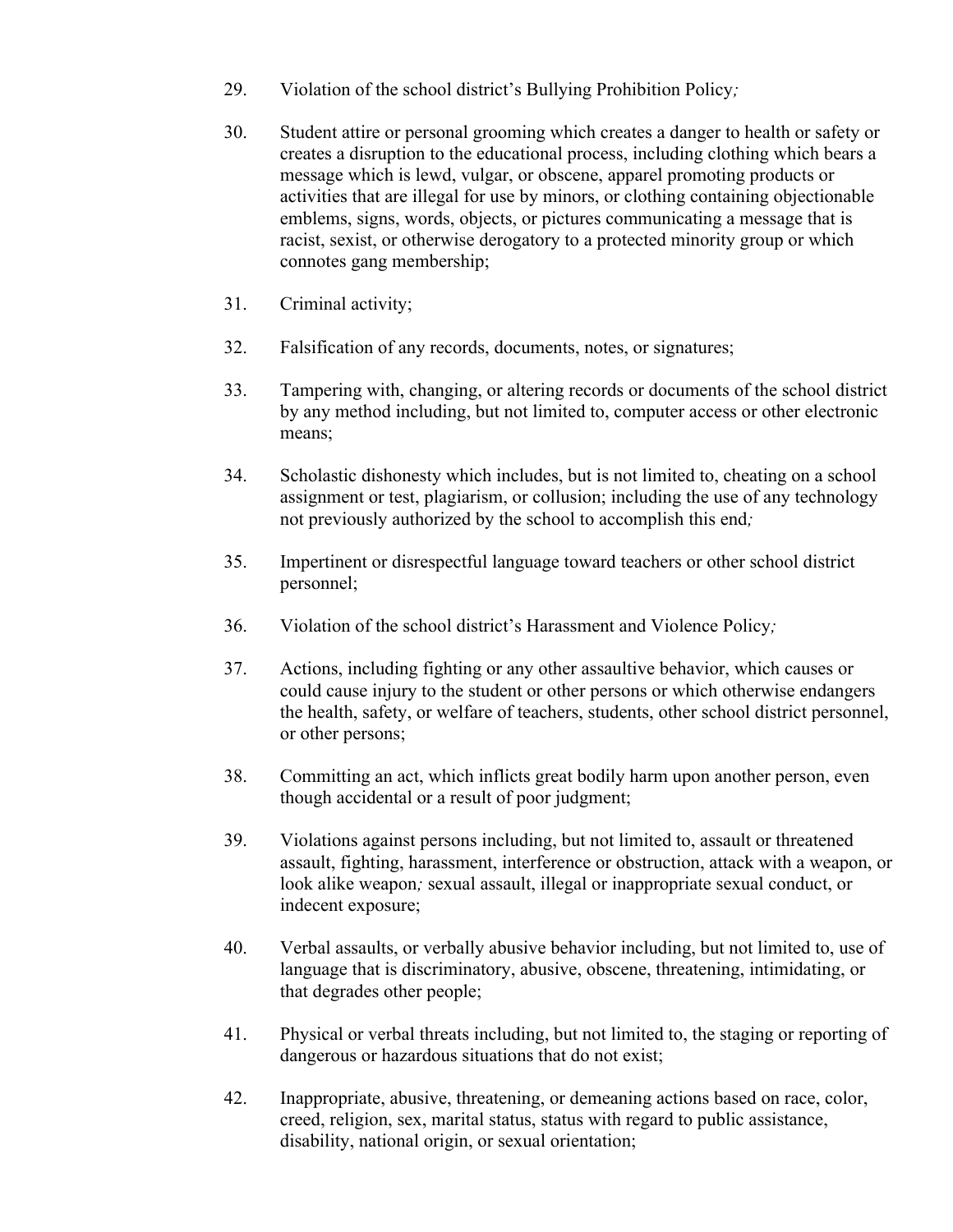- 43. Violation of the school district's Distribution of Nonschool-Sponsored Materials on School Premises by Students and Employees guidelines and/or policy;
- 44. Disobedience or insubordination to teachers or other school district personnel;
- 45. Violation of school rules, regulations, policies, or procedures, including but not limited to, those policies specifically enumerated in this policy;
- 46. Other acts, as determined by the school district, which are disruptive of the educational process or dangerous or detrimental to the student or other students, school district personnel, or surrounding persons, or which violate the rights of others or which damage or endanger the property of the school, or which otherwise interferes with or obstructs the mission or operations of the school district or the safety or welfare of students or employees.

## **VII. DISCIPLINARY ACTION OPTIONS**

It is the general policy of the school district to utilize progressive discipline to the extent reasonable and appropriate based upon the specific facts and circumstances of student misconduct. The specific form of discipline chosen in a particular case is solely within the discretion of the school district. At a minimum, violation of school district rules, regulations, policies, or procedures will result in discussion of the violation and a verbal warning. The school district shall, however, impose more severe disciplinary sanctions for any violation, including exclusion or expulsion, if warranted by the student's misconduct, as determined by the school district. Disciplinary action may include, but is not limited to, one or more of the following:

- A. Student conference with teacher, principal, counselor, or other school district personnel, and verbal warning;
- B. Confiscation by school district personnel and/or by law enforcement of any item, article, object, or thing, prohibited by, or used in the violation of, any school district policy, rule, regulation, procedure, or state or federal law. If confiscated by the school district, the confiscated item, article, object, or thing may be released only to parent/guardian following the completion of any investigation of disciplinary action instituted or taken related to the violation.
- C. Parent contact;
- D. Parent conference;
- E. Removal from class;
- F. In-school suspension;
- G. Suspension from extracurricular activities;
- H. Detention or restriction of privileges;
- I. Loss of school privileges;
- J. In-school monitoring or revised class schedule;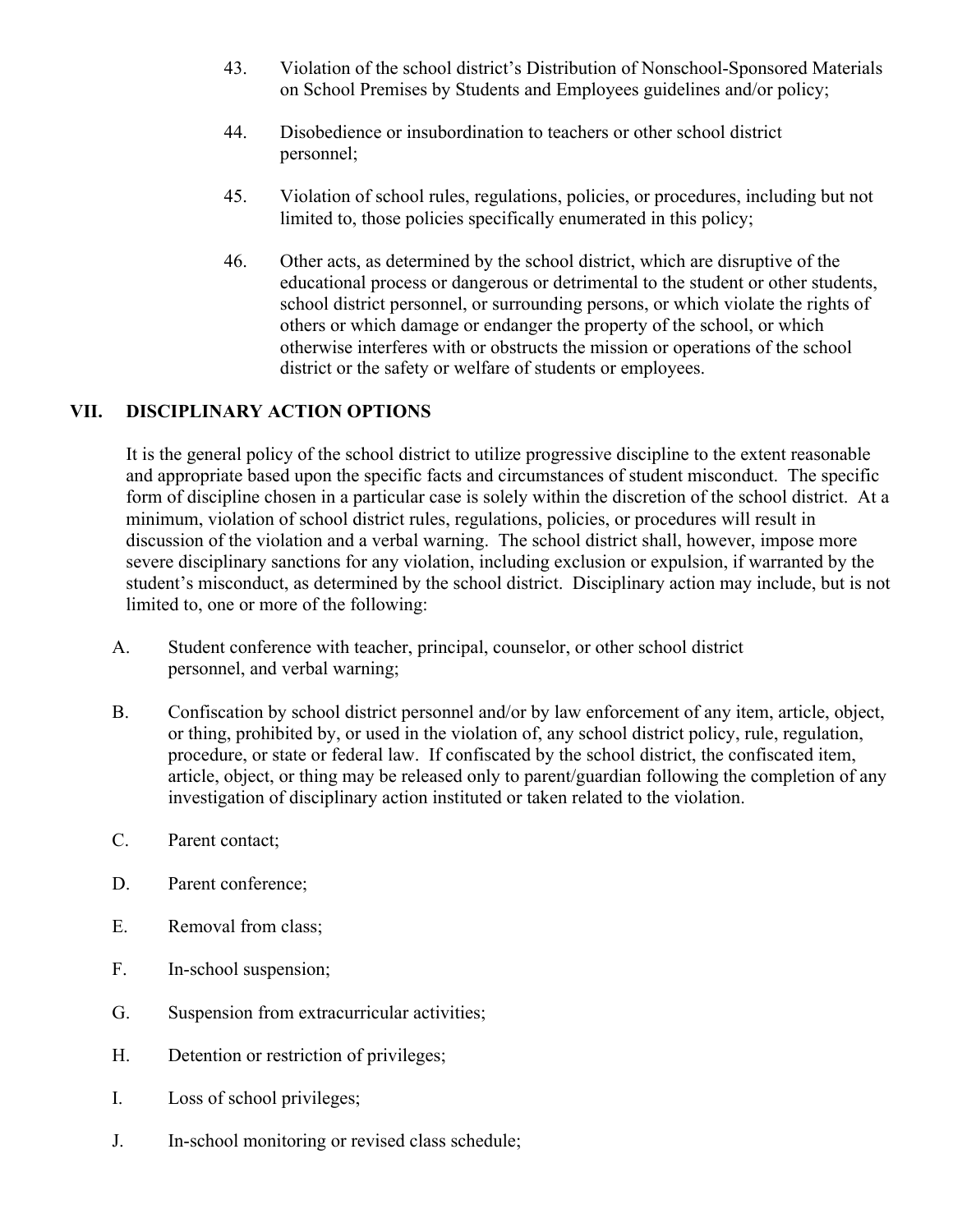- K. Referral to in-school support services;
- L. Referral to community resources or outside agency services;
- M. Financial restitution;
- N. Referral to police, other law enforcement agencies, or other appropriate authorities;
- O. A request for a petition to be filed in district court for juvenile delinquency adjudication;
- P. Out-of-school suspension under the Pupil Fair Dismissal Act;
- Q. Preparation of an admission or readmission plan;
- R. Expulsion under the Pupil Fair Dismissal Act;
- S. Exclusion under the Pupil Fair Dismissal Act;
- T. Other disciplinary action as deemed appropriate by the school district.

#### **VIII. REMOVAL OF STUDENTS FROM CLASS**

- A. The teacher of record shall have the general control and government of the classroom. Teachers have the responsibility of attempting to modify disruptive student behavior by such means as conferring with the student, using positive reinforcement, assigning detention or other consequences, or contacting the student's parents. When such measures fail, or when the teacher determines it is otherwise appropriate based upon the student's conduct, the teacher shall have the authority to remove the student from class pursuant to the procedures established by this discipline policy. "Removal from class" and "removal" mean any actions taken by a teacher, principal, or other school district employee to prohibit a student from attending a class or activity period for a period of time not to exceed five (5) days, pursuant to this discipline policy.
- B. Grounds for removal from class shall include any of the following:
	- 1. Willful conduct that materially and substantially disrupts the rights of others to an education, including conduct that interferes with a teacher's ability to teach or communicate effectively with students in a class or with the ability of other students to learn;
	- 2. Willful conduct that endangers school district employees, surrounding persons, the student or other students, or the property of the school;
	- 3. Willful violation of any school rules, regulations, policies or procedures, including the Code of Student Conduct in this policy; or
	- 4. Other conduct, which in the discretion of the teacher or administration, requires removal of the student from class.

Such removal shall be for at least one (1) activity period or class period of instruction for a given course of study and shall not exceed five (5) such periods.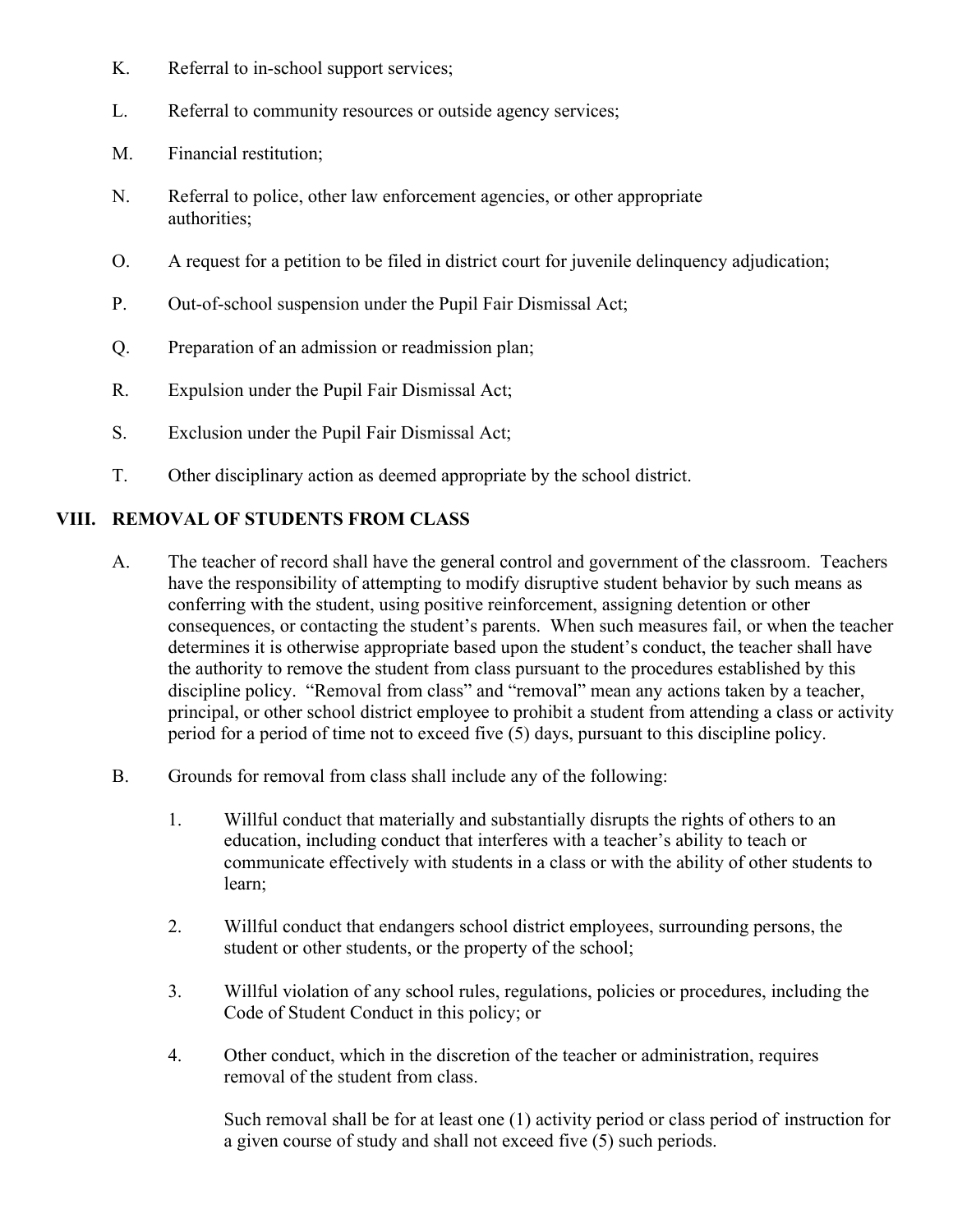A student must be removed from class immediately if the student engages in assault or violent behavior. "Assault" is an act done with intent to cause fear in another of immediate bodily harm or death; or the intentional infliction of, or attempt to inflict, bodily harm upon another. The removal from class shall be for a period of time deemed appropriate by the principal, in consultation with the teacher.

- C. It is the expectation of the School Board that each site will develop and implement procedures and protocols in response to the removal of a student from class that encompasses, but is not limited to, the following:
	- 1. Procedures for removal of a student from a class
	- 2. Responsibility for and custody of a student removed from class
	- 3. Procedures for return of a student to a class from which the student was removed
	- 4. Procedures for notification
	- 5. Special provisions for disabled students
	- 6. Procedures for detecting and addressing chemical abuse problems of students while on school premises
	- 7. Procedures for immediate and appropriate interventions tied to violations of the code of student conduct.
	- 8*.* Any procedures determined appropriate for encouraging early involvement of parents or guardians in attempts to improve a student's behavior.
	- 9*.* Any procedures determined appropriate for encouraging early detection of behavioral problems.

## **IX. DISMISSAL**

A. "Dismissal" means the denial of the current educational program to any student, including exclusion, expulsion, and suspension. Dismissal does not include removal from class.

The school district shall not deny due process or equal protection of the law to any student involved in a dismissal proceeding, which may result in suspension, exclusion, or expulsion.

The school district shall not dismiss any student without attempting to provide alternative educational services before dismissal proceedings, except where it appears that the student will create an immediate and substantial danger to self or to surrounding persons or property.

- B. Violations leading to suspension, based upon severity, may also be grounds for actions leading to expulsion, and/or exclusion. A student may be dismissed on any of the following grounds:
	- 1. willful violation of any reasonable School Board regulation, including those found in this policy;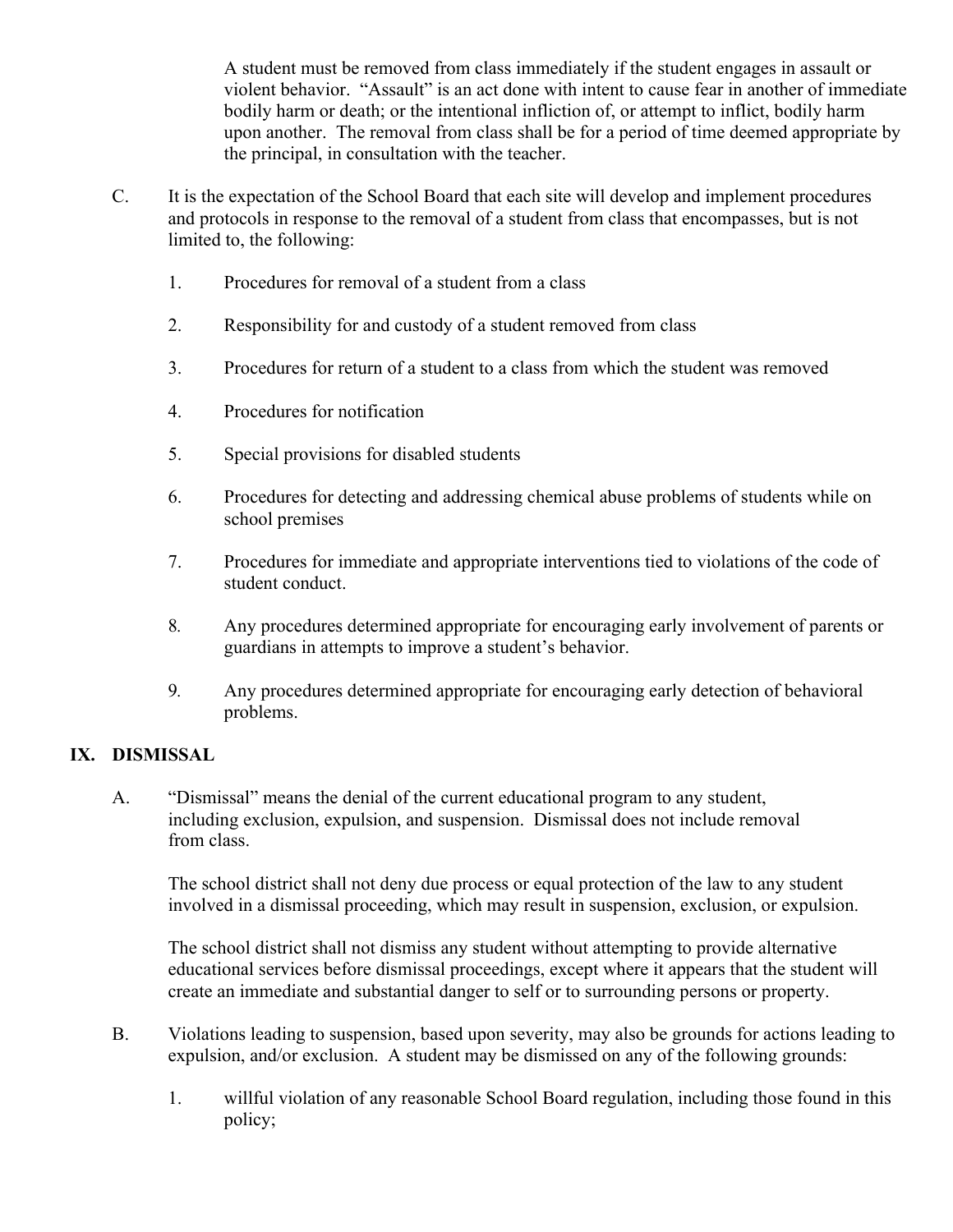- 2. willful conduct that disrupts the rights of others to an education or the ability of school personnel to perform their duties, or school sponsored extracurricular activities*;* or
- 3. willful conduct that endangers the student or other students, or surrounding persons, including school district employees, or property of the school.

#### C. Suspension Procedures

- 1. "Suspension" means an action by the school administration, under rules promulgated by the School Board, prohibiting a student from attending school for a period of no more than ten (10) school days; provided, however, if a suspension is longer than five (5) school days, the suspending administrator shall provide the superintendent with a reason for the longer term of suspension. This definition does not apply to dismissal for one (1) school day or less, except as may be provided in federal law for a student with a disability.
- 2. Each suspension action may include a readmission plan. The plan shall include, where appropriate, a provision for implementing alternative educational services upon readmission and may not be used to extend the current suspension. A readmission plan must not obligate a parent or guardian to provide psychotropic drugs to their student as a condition of readmission. School administration must not use the refusal of a parent or guardian to consent to the administration of psychotropic drugs to their student or to consent to a psychiatric evaluation, screening, or examination of the student as a ground, by itself, to prohibit the student from attending class, or participating in a school-related activity, or as a basis of child abuse, child neglect, or medical or educational neglect. The school administration may not impose consecutive suspensions against the same student for the same course of conduct, or incident of misconduct, except where the student will create an immediate and substantial danger to self or to surrounding persons or property or where the school district is in the process of initiating an expulsion, in which case the school administration may extend the suspension to a total of fifteen (15) days.
- 3. In the case of a student with a disability, the school district shall comply with applicable federal law.
- 4. The school administration shall implement alternative educational services when the suspension exceeds five (5) days.
- 5. The school administration shall not suspend a student from school without an informal administrative conference with the student. The informal administrative conference shall take place before the suspension, except where it appears that the student will create an immediate and substantial danger to self or to surrounding persons or property, in which case the conference shall take place as soon as practicable following the suspension. At the informal administrative conference, a school administrator shall notify the student of the grounds for the suspension, provide an explanation of the evidence the authorities have, and the student may present the student's version of the facts. A separate administrative conference is required for each period of suspension.
- 6. A written notice containing the grounds for suspension, a brief statement of the facts, a description of the testimony, a readmission plan, and a copy of the Minnesota Pupil Fair Dismissal Act, Minnesota Statutes §§121.A.40 through 121A.56, shall be personally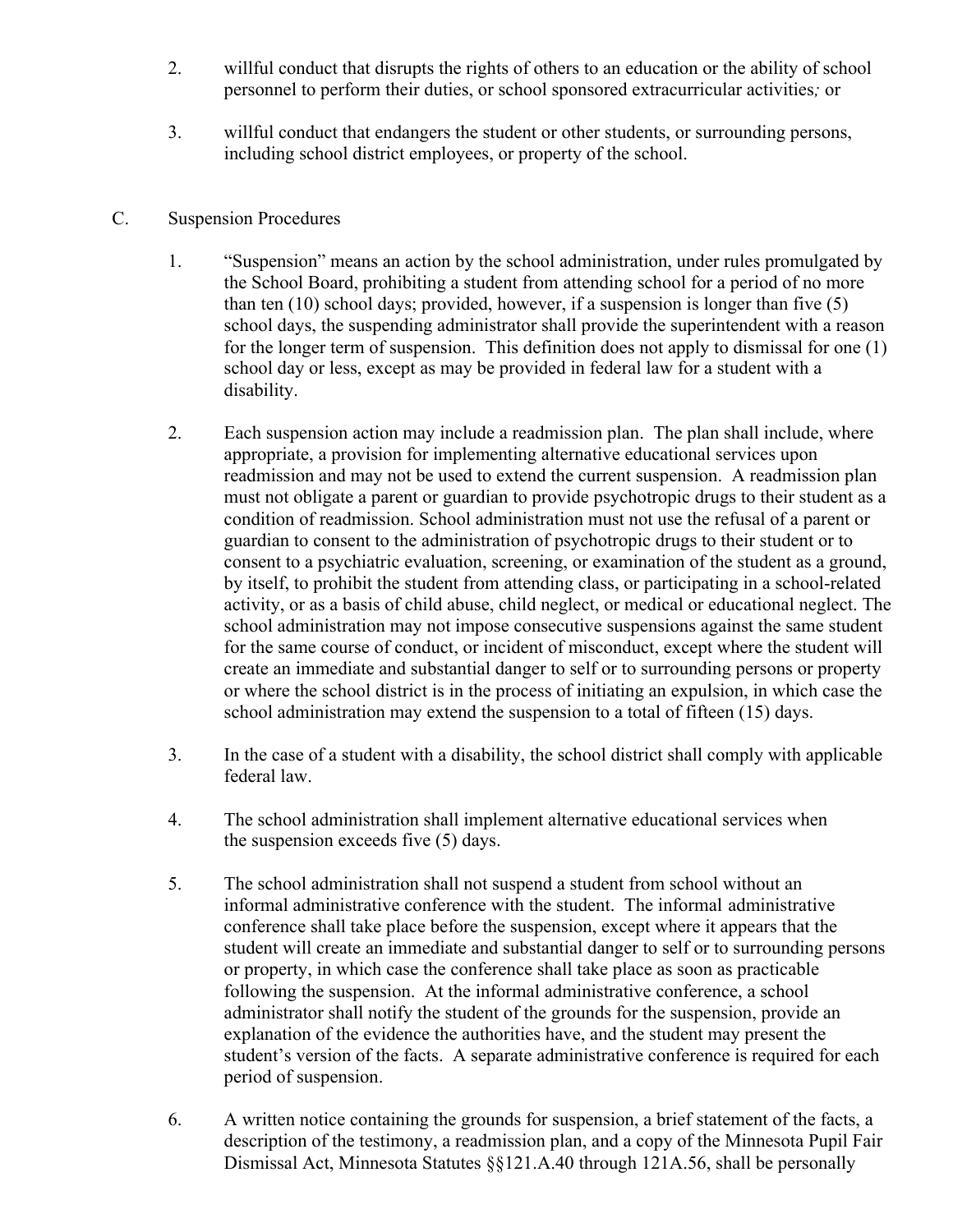served upon the student at or before the time the suspension is to take effect, and upon the student's parent or guardian by mail within 48 hours of the conference.

- 7. The school administration shall make reasonable efforts to notify the student's parent or guardian of the suspension by telephone as soon as possible following suspension.
- 8. In the event a student is suspended without an informal administrative conference on the grounds that the student will create an immediate and substantial danger to surrounding persons or property, the written notice shall be served upon the student and the student's parent or guardian within 48 hours of the suspension. Service by mail shall be complete upon mailing.
- 9. Notwithstanding the foregoing provisions, the student may be suspended pending the School Board's decision in an expulsion or exclusion proceeding, provided that alternative educational services are implemented to the extend that suspension exceeds five (5) days.
- D. Expulsion and Exclusion Procedures
	- 1. "Expulsion" means a School Board action to prohibit an enrolled student from further attendance for up to twelve (12) months from the date the student is expelled. The authority to expel rests with the School Board.
	- 2. "Exclusion" means an action taken by the School Board to prevent enrollment or reenrollment of a student for a period that shall not extend beyond the school year. The authority to exclude rests with the School Board.
	- 3. All expulsion and exclusion proceedings will be held pursuant to and in accordance with the provisions of the Minnesota Pupil Fair Dismissal Act, Minnesota Statutes §§121A.40 through 121A.56.
	- 4. No expulsion or exclusion shall be imposed without a hearing, unless the right to a hearing is waived in writing by the student and parent or guardian.
	- 5. The student and parent or guardian shall be provided written notice of the school district's intent to initiate expulsion or exclusion proceedings. This notice shall be served upon the student and his or her parent or guardian personally or by mail, and shall contain a complete statement of the facts; a list of the witnesses and a description of their testimony; state the date, time, and place of hearing; be accompanied by a copy of the Pupil Fair Dismissal Act, Minnesota Statutes §§121A.40 through 121A.56 describe alternative educational services accorded the student in an attempt to avoid the expulsion proceedings; and inform the student and parent or guardian of their right to: (1) have a representative of the student's own choosing, including legal counsel at the hearing; (2) examine the student's records before the hearing; (3) present evidence; and (4) confront and cross-examine witnesses. The school district shall advise the student's parent or guardian that free or low-cost legal assistance may be available and that a legal assistance resource list is available from the Minnesota Department of Education.
	- 6. The hearing shall be scheduled within ten (10) days of the service of the written notice unless an extension, not to exceed five (5) days, is requested for good cause by the school district, student, parent, or guardian.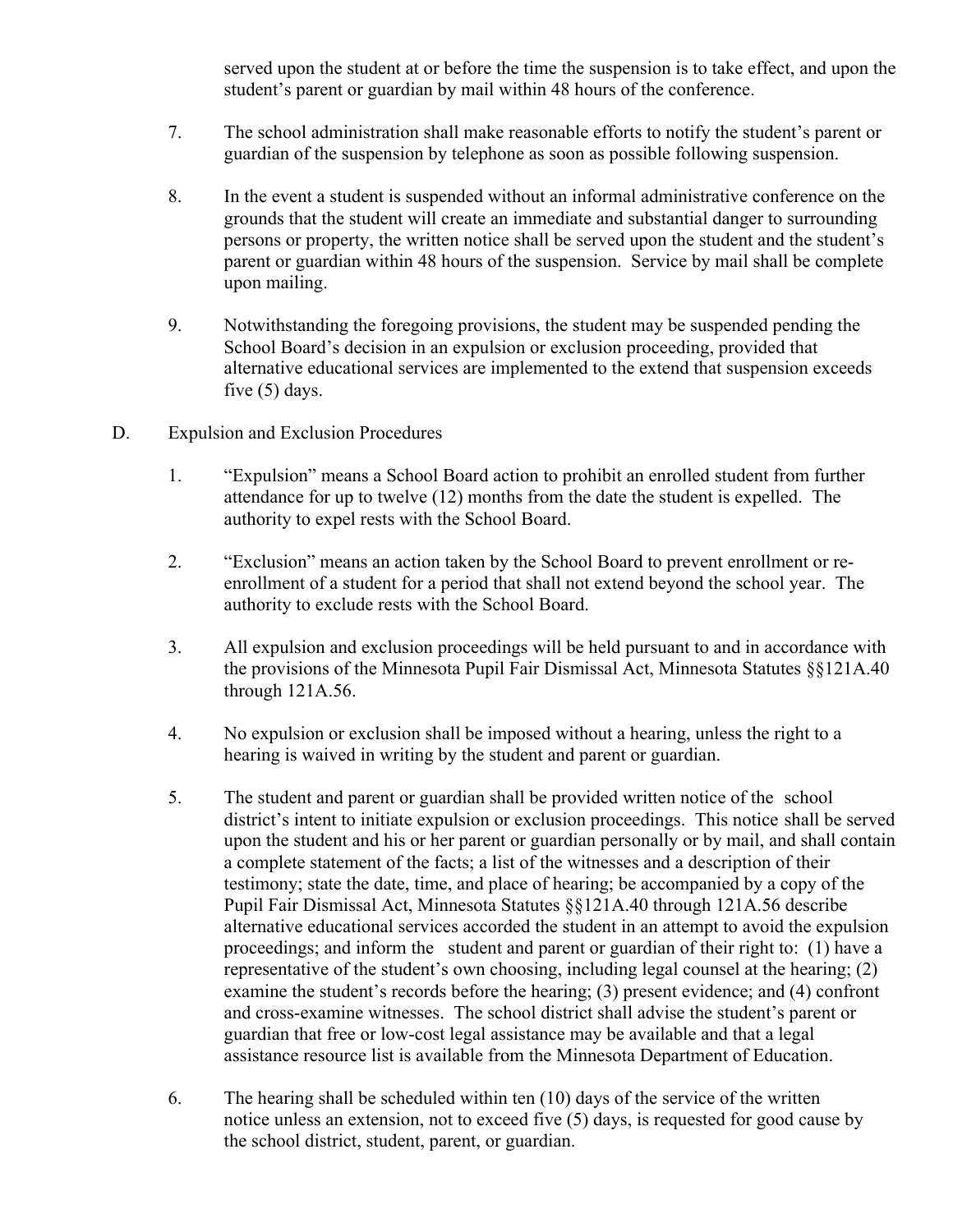- 7. All hearings shall be held at a time and place reasonably convenient to the student, parent, or guardian and shall be closed, unless the student, parent, or guardian requests an open hearing.
- 8. The school district shall record the hearing proceedings at district expense, and a party may obtain a transcript at its own expense.
- 9. The student shall have a right to a representative of the student's own choosing, including legal counsel, at the student's sole expense. The school district shall advise the student's parent or guardian that free or low-cost legal assistance may be available and that a legal assistance resource list is available from the Minnesota Department of Education. The School Board may appoint an attorney to represent the school district in any proceeding.
- 10. If the student designates a representative other than the parent or guardian, the representative must have a written authorization from the student and the parent or guardian providing them with access to and/or copies of the student's records.
- 11. All expulsion or exclusion hearings shall take place before and be conducted by an independent hearing officer designated by the school district. The hearing shall be conducted in a fair and impartial manner. Testimony shall be given under oath, and the hearing officer shall have the power to issue subpoenas and administer oaths.
- 12. At a reasonable time prior to the hearing, the student, parent or guardian, or authorized representative shall be given access to all school district records pertaining to the student, including any tests or reports upon which the proposed dismissal action may be based.
- 13. The student, parent or guardian, or authorized representative, shall have the right to compel the presence of any school district employee or agent or any other person who may have evidence upon which the proposed dismissal action may be based, and to confront and cross-examine any witnesses testifying for the school district.
- 14. The student, parent or guardian, or authorized representative, shall have the right to present evidence and testimony, including expert psychological or educational testimony.
- 15. The student cannot be compelled to testify in the dismissal proceedings.
- 16. The hearing officer shall prepare findings and a recommendation based solely upon substantial evidence presented at the hearing, which must be made to the School Board and served upon the parties within two (2) days after the close of the hearing.
- 17. The School Board shall base its decision upon the findings and recommendation of the hearing officer and shall render its decision at a meeting held within five (5) days after receiving the findings and recommendation. The School Board may provide the parties with the opportunity to present exceptions and comments to the hearing officer's finding and recommendation provided that neither party presents any evidence not admitted at the hearing. The decision by the School Board must be based on the record, must be in writing, and must state the controlling facts on which the decision is made in sufficient detail to apprise the parties and the Commissioner of Education of the basis and reason for the decision.
- 18. A party to an expulsion or exclusion decision made by the School Board may appeal the decision to the Commissioner of Education within twenty-one (21) calendar days of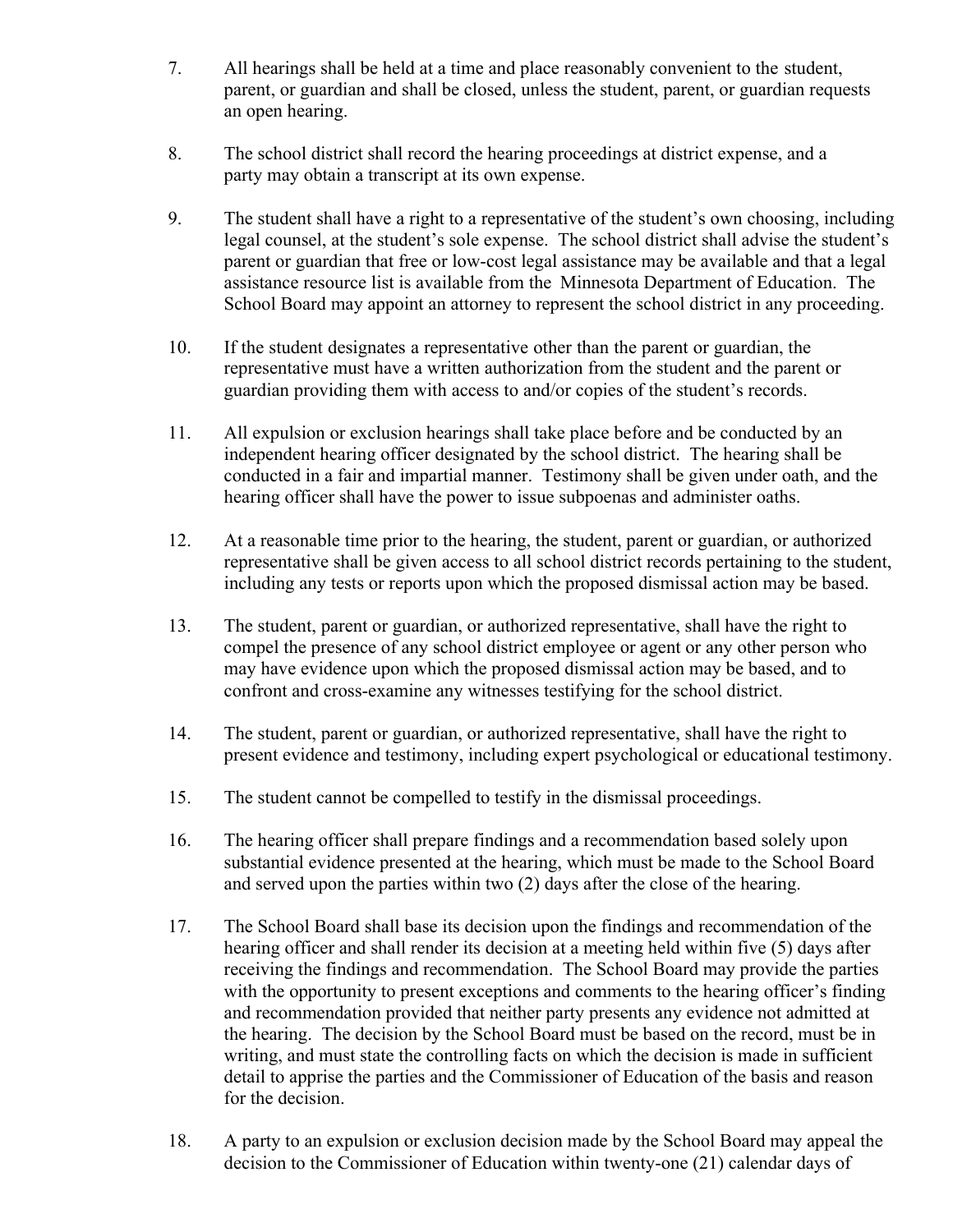School Board action pursuant to Minnesota Statute §121A.49. The decision of the School Board shall be implemented during the appeal to the Commissioner.

- 19. The school district shall report any suspension, expulsion, or exclusion action taken to the appropriate public service agency, when the student is under the supervision of such agency.
- 20. The school district must report, through the MDE electronic reporting system*,* each expulsion or exclusion within thirty (30) days of the effective date of the action to the Commissioner of Education. This report shall include a statement of alternative educational services given the student and the reason for, the effective date, and the duration of the exclusion or expulsion. The report must include the student's age, grade, gender, race, and special education status. The dismissal report must include state student identification numbers of affected students.
- 21. Whenever a student fails to return to school within ten (10) school days of the termination of dismissal, a school administrator shall inform the student and her/his parents or guardian by mail of the student's right to attend and to be reinstated in the school district.

# **X. ADMISSION OR READMISSION PLAN**

A school administrator shall prepare and enforce an admission or readmission plan for any student who is excluded or expelled from school. The plan may include measures to improve the student's behavior including completing a character education program consistent with Minnesota Statute §120B.232, Subd.1*,* and require parental involvement in the admission or readmission process, and may indicate the consequences to the student of not improving the student's behavior. The readmission plan must not obligate parents to provide a sympathomimetic medication for their child as a condition of readmission.

## **XI. NOTIFICATION OF POLICY VIOLATIONS**

Notification of any violation of this policy and resulting disciplinary action shall be as provided herein, or as otherwise provided by the Pupil Fair Dismissal Act or other applicable law. The teacher, principal, or other school district official may provide additional notification as deemed appropriate.

In addition, the school district must report, through the MDE electronic reporting system, each physical assault of a school district employee by a student within thirty (30) days of the assault. This report must include a statement of the alternative educational services or other sanction, intervention, or resolution given to the student in response to the assault and the reason for, the effective date, and the duration of the exclusion or expulsion or other sanction, intervention, or resolution. The report must also include the student's age, grade, gender, race, and special education status.

## **XII. STUDENT DISCIPLINE RECORDS**

It is the policy of the school district that complete and accurate student discipline records be maintained. The collection, dissemination, and maintenance of student discipline records shall be consistent with applicable school district policies and federal and state law, including the Minnesota Government Data Practices Act, Minnesota Statutes Chapter 13.

In addition, the school district must report, through the MDE electronic reporting system, each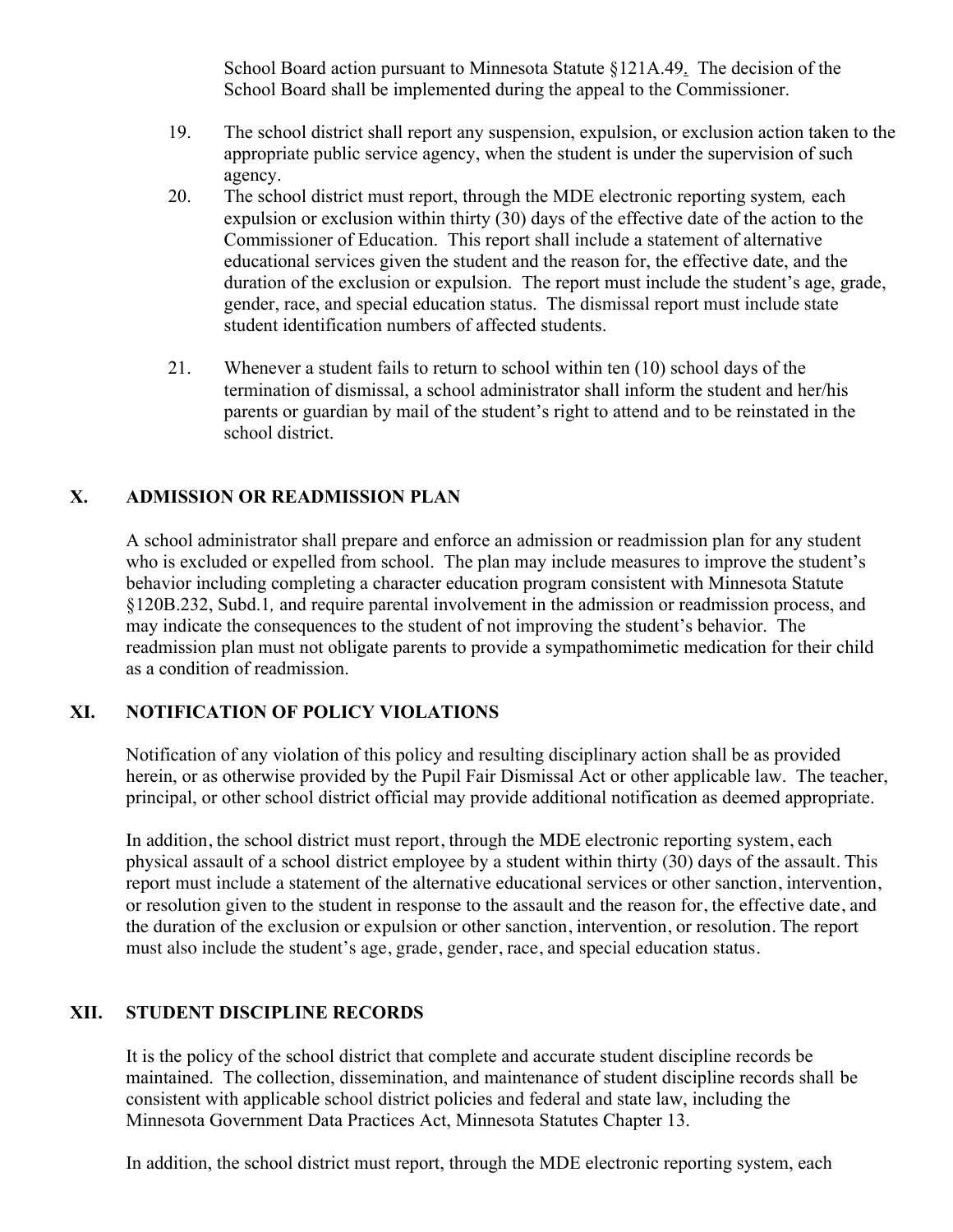physical assault of a school district employee by a student within thirty (30) days of the assault. This report must include a statement of the alternative educational services or other sanction, intervention, or resolution given to the student in response to the assault and the reason for, the effective date, and the duration of the exclusion or expulsion or other sanction, intervention, or resolution. The report must also include the student's age, grade, gender, race, and special education status.

## **XIII. DISABLED STUDENTS**

Students who are currently identified as disabled under IDEA or Section 504 will be subject to the provisions of this policy unless the student's IEP or 504 plan specifies a necessary modification.

Before initiating an expulsion or exclusion of a student with a disability, relevant members of the child's IEP team and the child's parent shall, consistent with federal law, conduct a manifestation determination and determine whether the child's behavior was (i) caused by or had a direct and substantial relationship to the child's disability and (ii) whether the child's conduct was a direct result of a failure to implement the child's IEP. If the student's educational program is appropriate and the behavior is not a manifestation of the student's disability, the school district will proceed with discipline – up to and including expulsion – as if the student did not have a disability, unless the student's educational program provides otherwise. If the team determines that the behavior subject to discipline is a manifestation of the student's disability, the team shall conduct a functional behavioral assessment and implement a behavioral intervention plan for such student provided that the school district had not conducted such assessment prior to the manifestation determination before the behavior that resulted in a change of placement.

Where a behavioral intervention plan previously has been developed, the team will review the behavioral intervention plan and modify it as necessary to address the behavior.

When a student who has an IEP is excluded or expelled for misbehavior that is not a manifestation of the student's disability, the school district shall continue to provide special education and related services after a period of suspension, if suspension is imposed. The school district shall initiate a review of the student's individual education plan within five (5) school days of commencing an expulsion, exclusion, or a suspension.

## **XIV. OPEN ENROLLED STUDENTS**

The school district may terminate the enrollment of a nonresident student enrolled under an Enrollment Option Program (Minnesota Statute § 124D.03) or Enrollment in Nonresident District (Minnesota Statute Chapter § 260A), and the student's case has been referred to juvenile court. The school district may also terminate the enrollment of a nonresident student over the age of seventeen (17) enrolled under an Enrollment Options Program if the student is absent without lawful excuse for one or more periods on fifteen (15) school days and has not lawfully withdrawn from school.

## **XV. DISTRIBUTION OF POLICY**

The school district will notify students and parents of the existence and contents of this policy in such a manner, as it deems appropriate. This discipline policy shall be made available electronically.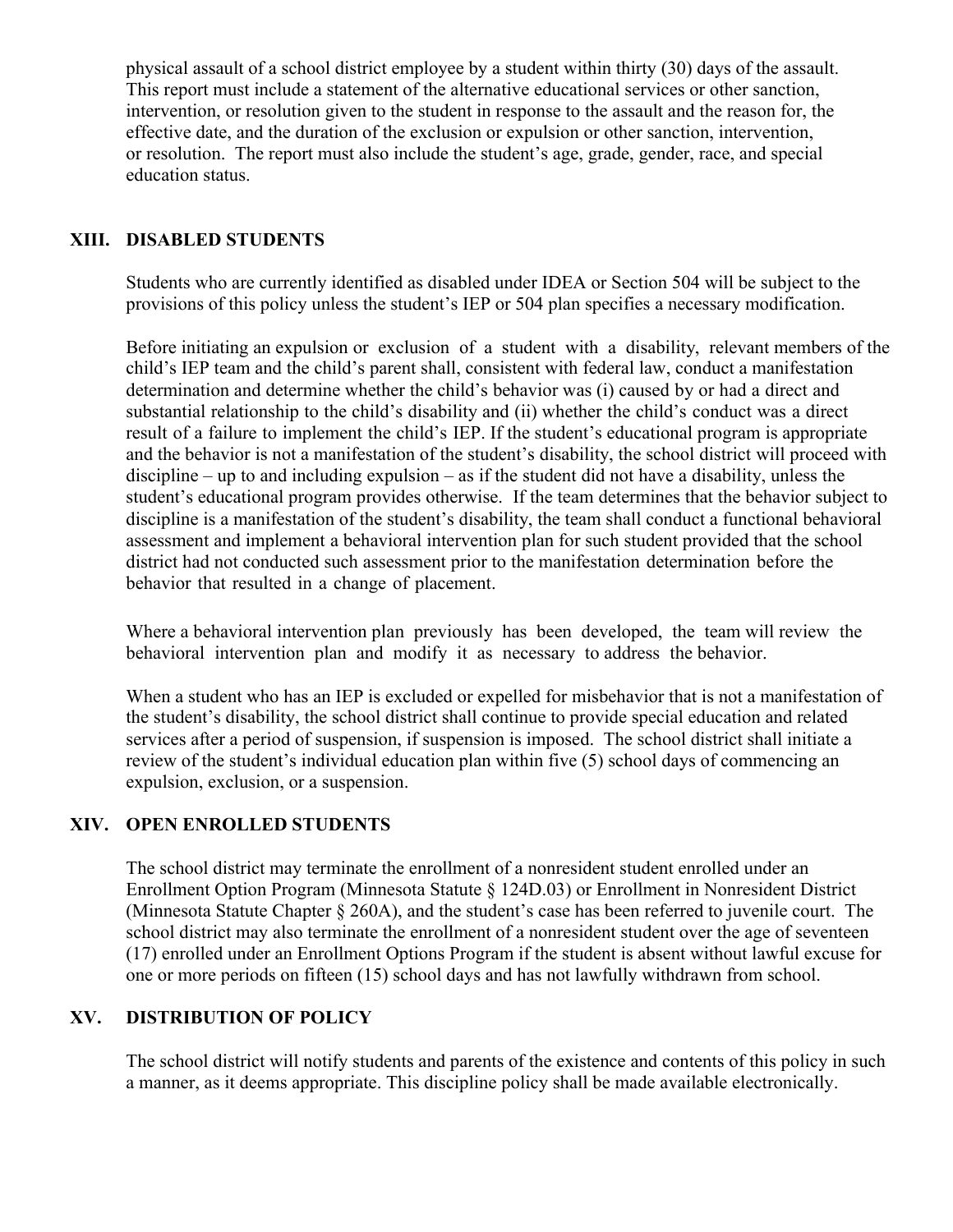## **XVI. REVIEW OF POLICY**

The principal and appropriate representatives are encouraged to confer at least annually to review this discipline policy, determine if the policy is working as intended, and to assess whether the discipline policy has been enforced. Any recommended changes should be submitted to the superintendent for consideration by the School Board, which shall conduct an annual review of this policy.

| Legal References:        | Minnesota Statutes Chapter 13 (Minnesota Government Data Practices Act)<br>Minnesota Statutes §120B.02 (Educational Expectations for Minnesota Students)<br>Minnesota Statutes §120B.232(Character Development Education)<br>Minnesota Statutes §121A.26(School Preassessment Teams)<br>Minnesota Statutes §121A.29(Reporting: Chemical Abuse)<br>Minnesota Statutes §121A.40 - 121A.56 (Pupil Fair Dismissal Act)<br>Minnesota Statutes §121A.582 (Reasonable Force)<br>Minnesota Statutes §121A.60 - 121A.61 (Removal from Class)<br>Minn. Stat. § 122A.42 (General Control of Schools)<br>Minnesota Statutes §123A.05 (Area Learning Center Organization)<br>Minnesota Statutes §124D.03 (Enrollment Options Program)<br>Minnesota Statutes §124D.08 (Enrollment in Nonresident District)<br>Minnesota Statutes §125A (Students With Disabilities)<br>Minnesota Statutes Chapter 260A (Truancy)<br>Minnesota Statutes Chapter 260C (Juvenile Court Act)<br>20 U.S.C. §§1400 - 1487 (Individuals with Disabilities Education Improvement<br>Act of 2004) |
|--------------------------|------------------------------------------------------------------------------------------------------------------------------------------------------------------------------------------------------------------------------------------------------------------------------------------------------------------------------------------------------------------------------------------------------------------------------------------------------------------------------------------------------------------------------------------------------------------------------------------------------------------------------------------------------------------------------------------------------------------------------------------------------------------------------------------------------------------------------------------------------------------------------------------------------------------------------------------------------------------------------------------------------------------------------------------------------------|
|                          | 29 U.S.C. § 794 et seq. (Section 504 of the Rehabilitation Act of 1973)<br>34 U.S.C. § 300.530 (e)(l) (Manifestation Determination)                                                                                                                                                                                                                                                                                                                                                                                                                                                                                                                                                                                                                                                                                                                                                                                                                                                                                                                        |
| <b>Cross References:</b> | Policy 413 (Harassment and Violence)<br>Policy 501 (School Weapons)<br>Policy 502 (Search of Student Lockers, Desks, Personal Possessions, and<br>Student's Person)<br>Policy 503 (Student Attendance)<br>Policy 505 (Distribution of Nonschool-Sponsored Materials on School Premises<br>by Students and Employees)<br>Policy 514 (Bullying Prohibition Policy)<br>Policy 524 (Internet Acceptable Use and Safety Policy)<br>Policy 525 (Violence Prevention)<br>Policy 526 (Hazing Prohibition)<br>Policy 527 (Student Use and Parking of Motor Vehicles; Patrols, Inspections, and<br>Searches)<br>Policy 610 (Field Trips)<br>Policy 709 (Student Transportation Safety Policy)                                                                                                                                                                                                                                                                                                                                                                        |

Sauk Rapids-Rice Public Schools

| ISD <sub>47</sub> |          |
|-------------------|----------|
| Adopted           | 11.09.09 |
| Revised           | 03.02.12 |
| Revised           | 06.12.12 |
| Revised           | 03.11.13 |
| Revised           | 02.24.14 |
| Revised           | 02.23.15 |